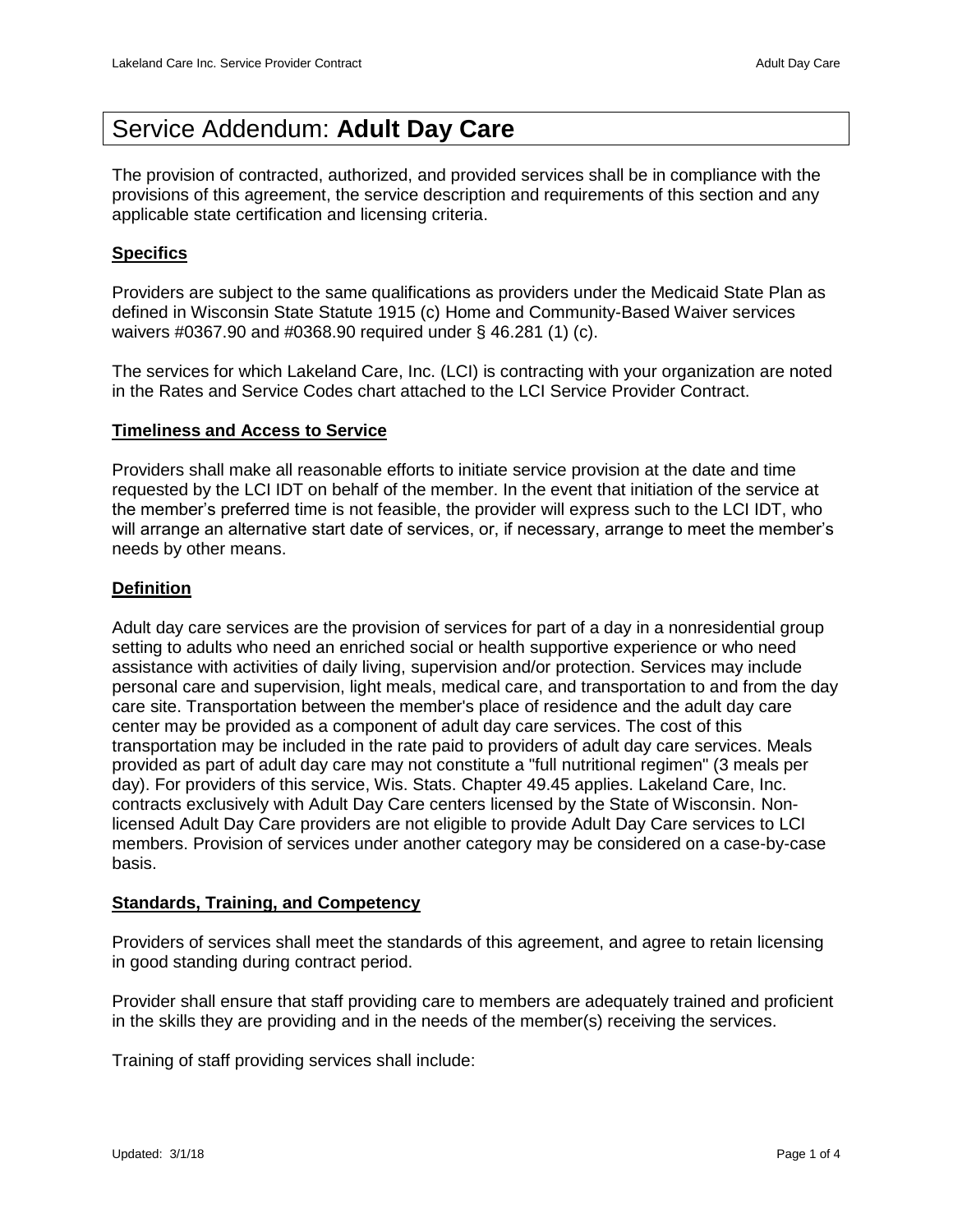- 1. Provider agency recording and reporting requirements for documentation, critical incident reporting, and other information and procedures necessary for the staff to ensure the health and safety of member(s) receiving supports
- 2. Training on the needs of the target group for the member(s) served under this agreement
- 3. Training on the provision of the services being provided
- 4. Training on the needs, strengths, and preferences of the individual(s) being served
- 5. Training on rights and confidentiality of individuals supported
- 6. Information and provider procedure for adherence to the LCI policies below:
	- a. Incident Management System
	- b. Restraint and Seclusion Policy and Procedure
	- c. Communication Expectations
	- d. Unplanned use of restrictive measure
	- e. Confidentiality

Provider shall ensure competency of individual employees performing services to the LCI members. Competency shall include assurance of the general skills and abilities necessary to perform assigned tasks.

#### **Staff to Member Ratio**

Staff to member ratio for services will vary based on member needs and long-term care outcomes and will be determined under guidance of the LCI Interdisciplinary Team (IDT) staff.

#### **Staffing Assignment and Turnover**

The provision of successful services is attributable in large part to the strength of the relationship between a member and the staff directly providing the service. Given this contributory factor, provider agrees to make every effort to match and retain direct care staff under this agreement in a manner that optimizes consistency.

In order to establish and preserve this relationship, providers must take specific precautions to establish and monitor these services. Providers must have a process in place for:

- 1. Members to provide feedback on their experience with the employees performing these tasks and respond when appropriate.
- 2. Written information indicating who within the organization to contact with concerns, or questions related to the provision of services or direct care staff
- 3. Provider will forward documentation and/or feedback to the IDT staff to allow members to express concerns to individuals other than the individual who performs the task

Changes in staff assignments to specific members and within the organization are at the discretion of the provider. Provider agrees to take member requests for specific staff into consideration when assigning or reassigning staff to specific members and will notify the LCI IDT staff in their reporting of any changes to staff providing services.

#### **Collaboration and Coordination of Care**

Through the use of the Resource Allocation Decision method (RAD), the LCI IDT staff shall assess the member's needs and outcomes to determine the amount of services to be authorized. The LCI IDT staff shall exchange pertinent information with the provider at the time the referral is made to assure all health and safety needs are provided during the services. This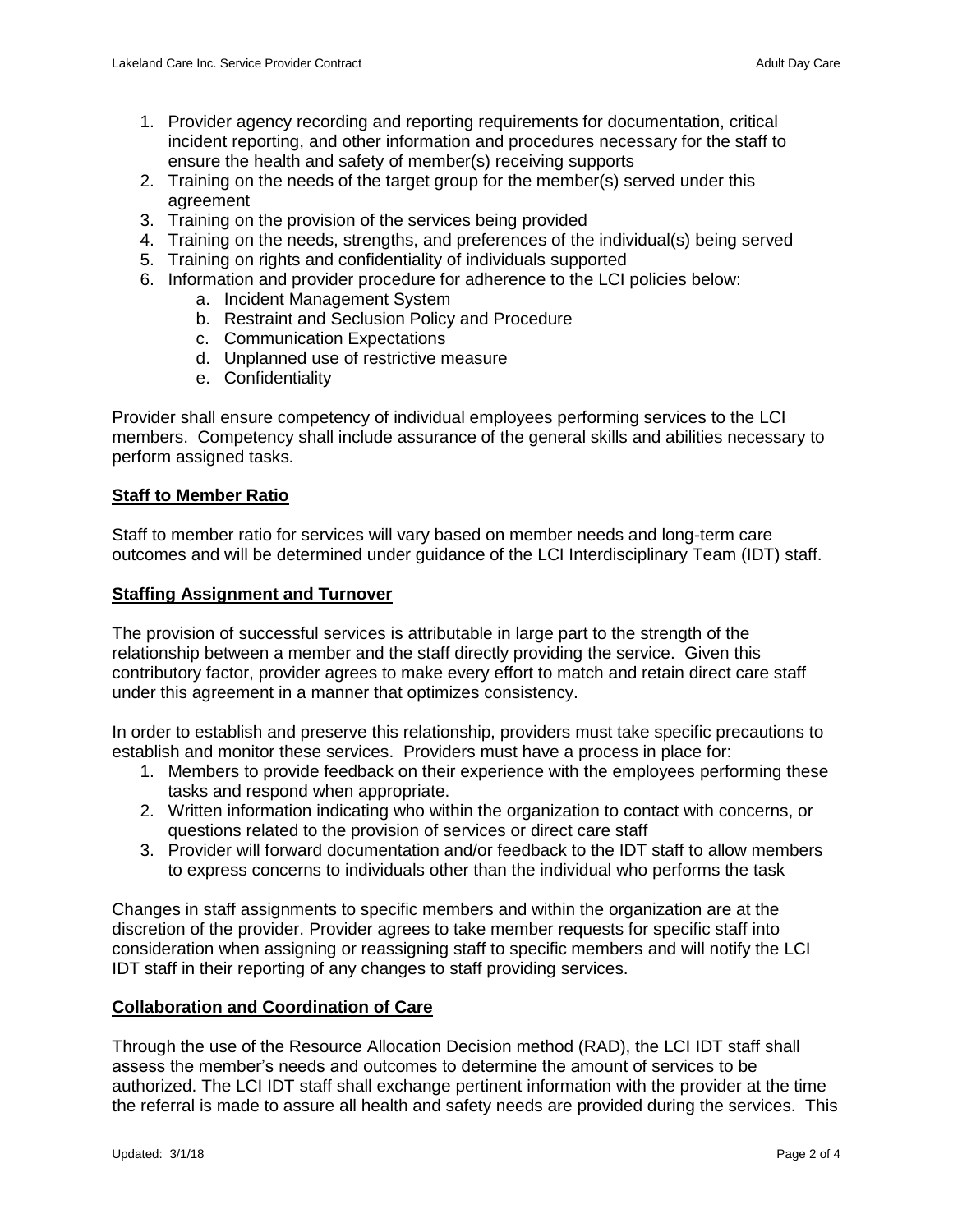information exchange shall include the assessed needs and amount of authorized units as it relates to services.

All aspect of services shall be discussed between the LCI IDT staff, member or legal representative, and provider to ensure proper collaboration.

#### **Agency Communication Responsibilities**

Provider shall ensure a mechanism for recording and reporting to the IDT staff and other appropriate agencies incidents including:

- a. Changes in:
	- Condition (medical, behavioral, mental)
	- Medications, treatments, or MD order
	- Falls (with or without injury)
	- Urgent Care, Emergency Room or Hospitalization
	- Death: anticipated or unexpected
	- Any other circumstances warranting the completion of an agency incident or event report
	- Unplanned use of Restrictive Measure
- b. Communication/Coordination regarding:
	- Medical Equipment or Supplies
	- Plan of Care development and reevaluation
	- Transition difficulty, discharge planning
	- Ongoing Care Management

Note: Staff will first follow their own established in-house protocol. Staff will then inform the IDT of *any member circumstance that would warrant family or physician notification* that includes, but is not limited to the above circumstances.

#### **Documentation**

Providers shall comply with documentation as required by this agreement and state licensure and certification requirements as expressed by ordinance, state and federal rules and regulations applicable to the services covered by this contract.

Each LCI member shall have a developed plan of care specific to their needs which address each area of service need being provided. A copy of this care plan shall be supplied to LCI IDT staff.

Providers shall prepare and send a written report to LCI IDT staff every six months. IDT staff may request additional written and/or verbal information to enhance coordination and/or quality of care.

The written report shall include the following elements:

- Attendance
- Level of participation
- Cares provided by program staff (ADLs, IADLs, nursing assessment and intervention)
- Behavioral interventions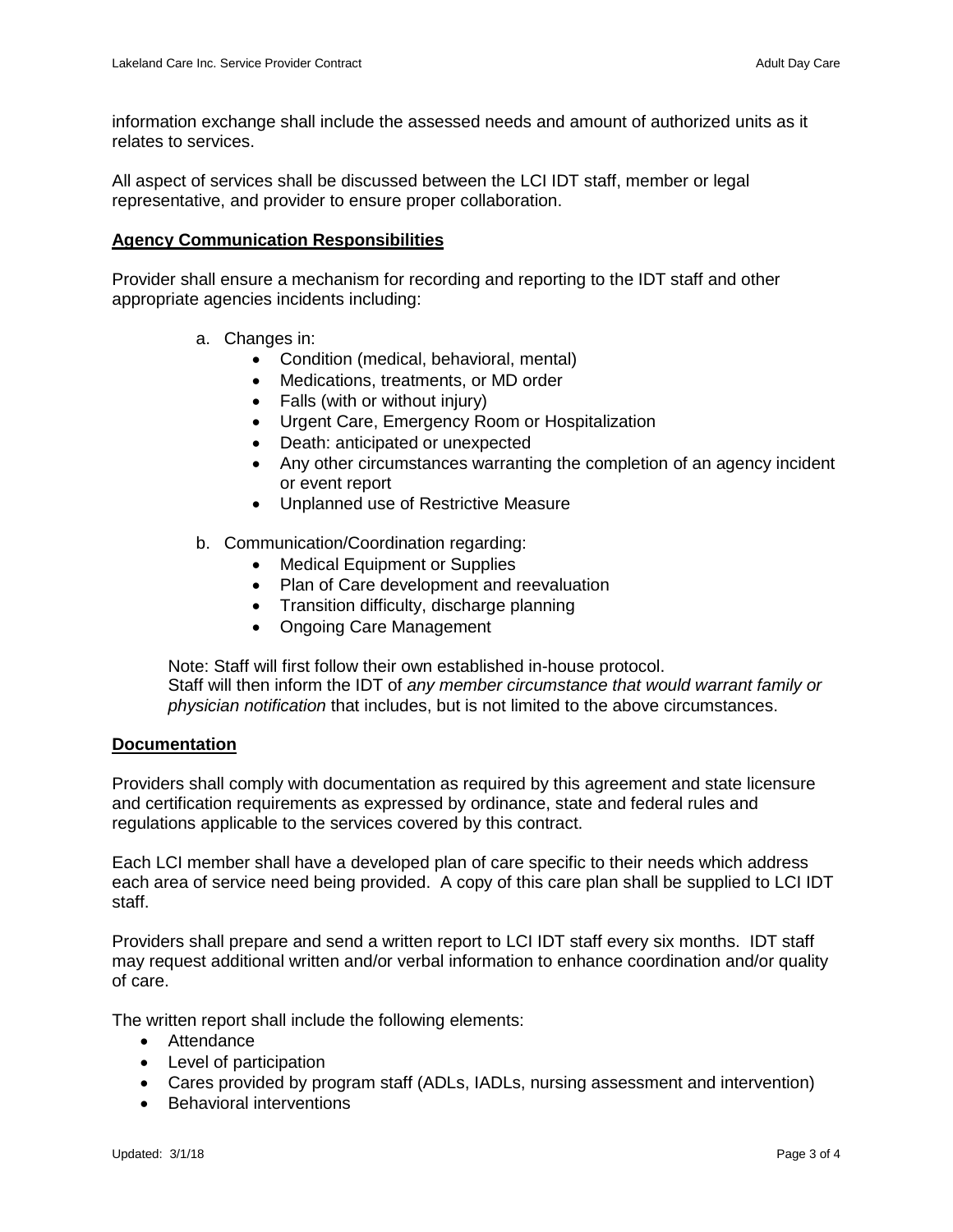Significant changes in condition to physical, mental or emotional health

#### **Billable Units**

Provider rates for provision of services will incorporate all administrative and business functions related to the provision of service. Contracted rates include the provision of administrative functions necessary for services and are not billable beyond units provided to each authorized member.

Providers should reference the Rates and Service Codes chart of the agreement for contract units and rates.

Providers should use increments as listed in the Rates and Service Codes chart to bill LCI up to the authorized number of units for the member. Providers can only bill for services rendered to the member. Provider will refund LCI the total amount of any/all units billed without services rendered to the LCI member.

Providers are required to provide for all identified care needs during the provision of services and are specifically prohibited from billing fraudulently for additional services during the provision of these services.

Family Care services administered by LCI are funded by state and federal tax dollars though the Medical Assistance program. As a publicly-funded system, LCI strives to maintain the integrity of the program by ensuring that all services are billed as authorized by LCI, and as rendered to members. LCI ensures this protection, by regularly conducting random reviews of claims submitted by its contracted providers. As provided in the LCI Service Provider Contract, "Amount Paid under Contract Provisions", LCI reserves the right to request verification documentation from providers. This could include but is not limited to: providers' case notes, files, documentation and records.

#### **Additional Considerations**

- Services will be provided as identified and authorized by the LCI IDT staff.
- Provider is required to comply with any and all applicable Wisconsin state law regarding Caregiver Background Checks and Wisconsin Administrative Rule DHS 12 as they pertain to services provided to LCI members.
- Providers may not limit or deny any LCI member services due to dissatisfaction with their LCI contracted rate.
- LCI pre-authorizes all of its services. If provider bills for more units than authorized without prior authorization, these services may be denied.
- In the case that a LCI member cancels service, the provider must contact the LCI IDT staff. Services cancelled will not necessarily be rescheduled and should not be assumed by the provider.

#### **Additional Contract Expectations**

 Transportation between the individual's place of residence and the Adult Day Care center is typically not included as a component of the Adult Day Care services rate.